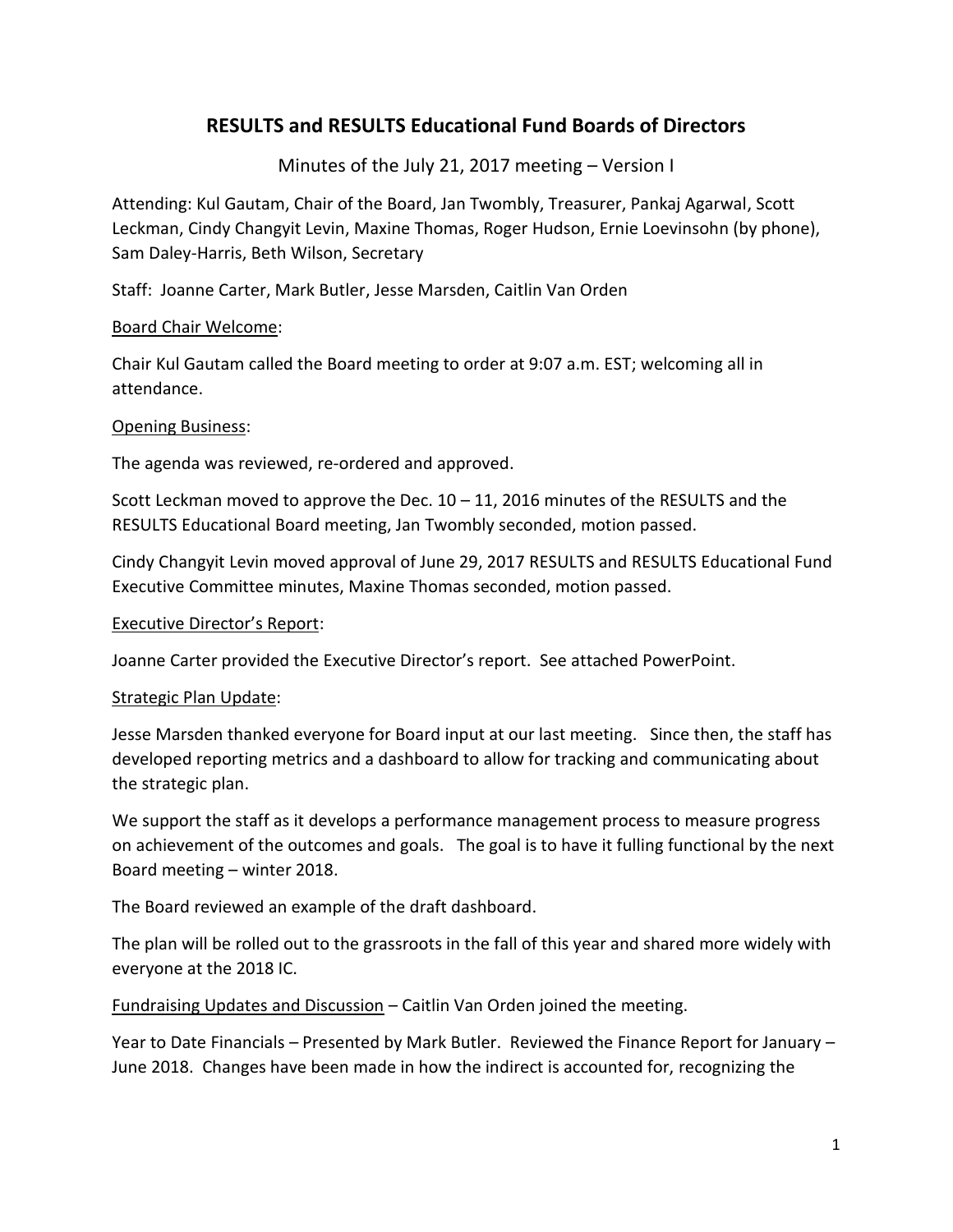indirect from the contracts as they are contracted, not expensed. It doesn't change the expense side of the budget, only the revenue side.

Individual Giving Updates – Presented by Caitlin. See attached PowerPoint.

Lunch Break and Zambia Report – During our lunch break, Beth shared slides from the RESULTS/REF grassroots volunteer trip to Zambia in February.

Executive Committee Report – Kul reported that since our meeting in December 2016, we've had two or three EC meetings. At those meetings we addressed the request by CCET to exit RESULTS/REF and developed a process to facilitate that transition equitably and smoothly.

Finance and Compensation Report – Jan presented. The financial report was previously presented by Mark Butler.

The Committee conducted its annual performance review of the Executive Director, which was a positive report.

Joanne thanked the Board for completing the performance evaluation.

Kul shared that he and Joanne and Jan had a longer discussion on the performance evaluation.

We set our next meetings:

Executive Committee – Thursday, Sept. 21, 2017, 9:00 pm ET

Board meeting – Saturday, Feb. 17 – Sunday, Feb. 18, 2018

Issues Committee Report – Ernie reported:

There is a need to cover regions represented by Congressional leaders on poverty issues.

The Issues Committee will be considering how we should manage our relationship with the World Bank. We need an advocacy plan that uses all our assets to move the Bank to increase its efforts to reduce extreme poverty.

Aid Reform – will be exploring its strength in a conservative Congress at next Issues Committee meeting.

Center for Citizen Empowerment and Transformation Report – Sam Daley Harris reported. Center for Action Research, Princeton will be new "host" for CCET. Sam thanked Board for effectively facilitating the transition, which will be completed within 4 to 6 weeks. The new name for CCET will be "Breakthrough Advocacy". Kul thanked Sam for his constructive engagement in the process and for continuing to serve on the Board of RESULTS/REF. Joanne stated that Sam's work on advocacy for RESULTS has been a huge asset for us. She looks forward to continuing to work together.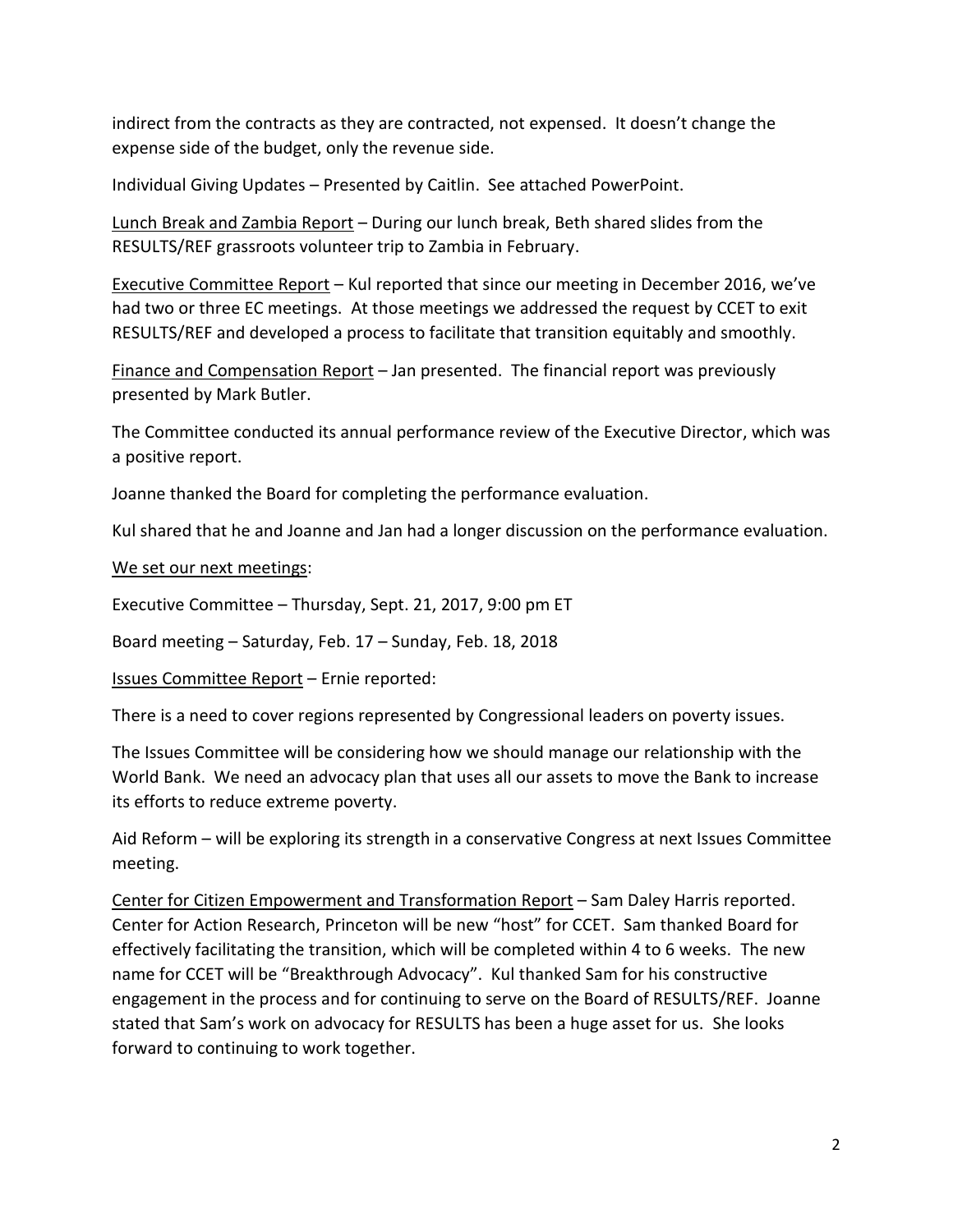Fundraising Committee Report – provided by Roger Hudson, who referred Board Members to the written report. The Fundraising Committee is working with Caitlin to support her efforts and she, ours.

Audit Committee – David Jones, of Jones, Maresca & McQuade, P.A. presented the recently completed audit. They are issuing a "standard and clean" audit report. The audit did not find any deficiencies in our financial policies or procedures or the implementation of them. Maxine moved approval of the audit as submitted by Jones, Maresca & McQuade, P.A. Sam seconded. Motion passed.

Board Development Committee – Beth Wilson reported.

Roger Hudson moved and Jan seconded that we add the Council of Advisors section to the Board Guidebook using language already approved at our December 2016 meeting. The motion passed.

Following discussion of merging of the Bylaws, Board Development and Nominations Committee as approved at the last Board meeting, Scott moved and Maxine seconded that the Bylaws and Board Development Committee be merged to become the Board Governance Committee and that the Nominations Committee shall be the Executive Committee. Further, that Section 3.8.5 of the Board Guidebook shall be amended to reflect these changes. The motion passed.

We confirmed that the Marketing Committee will continue as a standing committee of the Board.

We discussed several potential Board members and members of the Advisory Committee.

Grassroots Board Member Committee – Cindy reported. The GRBM Committee is organizing the grassroots Board Member election. We will also conduct the GRBM session at the International Conference.

Beth mentioned the increased value that the Real Change Fellowship and Experts on Poverty programs have brought to RESULTS/REF. Our organization is becoming more youthful and diverse, which are critically important characteristics for the competency and growth of the organization and its achievement of its mission.

# All other business –

Board members shared their views on the growth of the grassroots in RESULTS and on what brings people into and stay in this organization.

Scott asked how to make poverty an issue that is embraced by Republicans. Discussion ensued. These changes can be made over time.